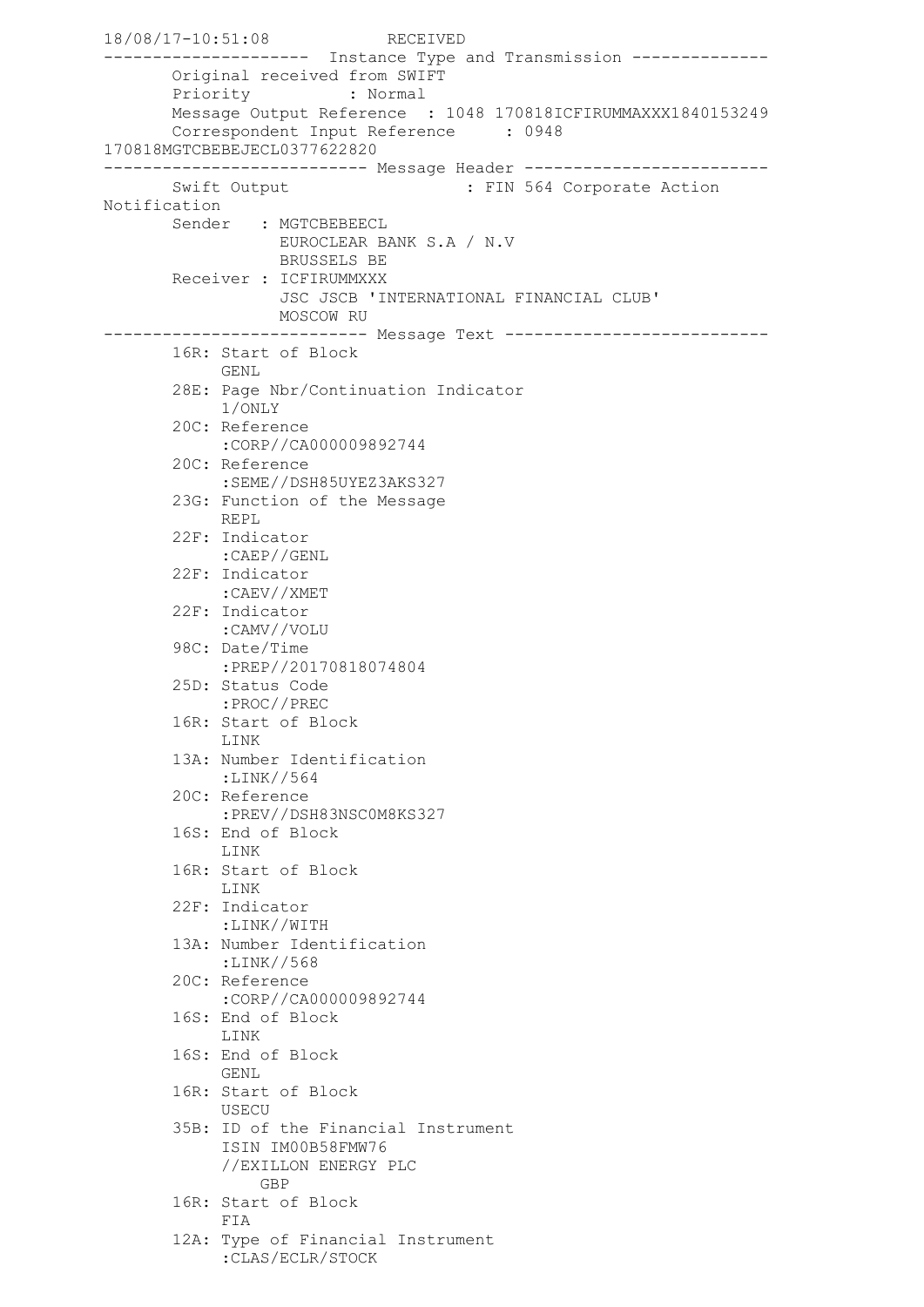|                    | 11A: Currency<br>$:$ DENO//               |
|--------------------|-------------------------------------------|
|                    | Currency : GBP (POUND STERLING)           |
|                    | 16S: End of Block                         |
|                    | FIA                                       |
|                    | 16R: Start of Block                       |
|                    | ACCTINFO                                  |
|                    | 97A: Account                              |
|                    | :SAFE//47637                              |
|                    |                                           |
|                    | 16S: End of Block<br>ACCTINFO             |
|                    | 16S: End of Block                         |
|                    | USECU                                     |
|                    | 16R: Start of Block                       |
|                    | CADETL                                    |
|                    | 98C: Date/Time                            |
|                    | :MEET//20170830110000                     |
|                    | 98A: Date/Time                            |
|                    | :RDTE//20170828                           |
|                    | 69J: Period                               |
|                    | :BLOK//UKWN                               |
|                    | 17B: Flag<br>:CERT//N                     |
|                    | 17B: Flag                                 |
|                    | $:$ RCHG $//Y$                            |
|                    | 16S: End of Block                         |
|                    | CADETL                                    |
|                    | 16R: Start of Block                       |
|                    | ADDINFO                                   |
|                    | 70E: Narrative                            |
|                    | :ADTX//NOTE/NO LEGAL DOCUMENTATION TO BE  |
|                    | COMPLETED                                 |
|                    | CAED/EXTRAORDINARY GENERAL MEETING        |
|                    | 70E: Narrative                            |
|                    | :PACO//CORPORATE ACTIONS                  |
|                    | EQUITYREACH EXT 4245<br>16S: End of Block |
|                    | ADDINFO                                   |
|                    |                                           |
| {CHK:DA930D6B5220} |                                           |
|                    | PKI Signature: MAC-Equivalent             |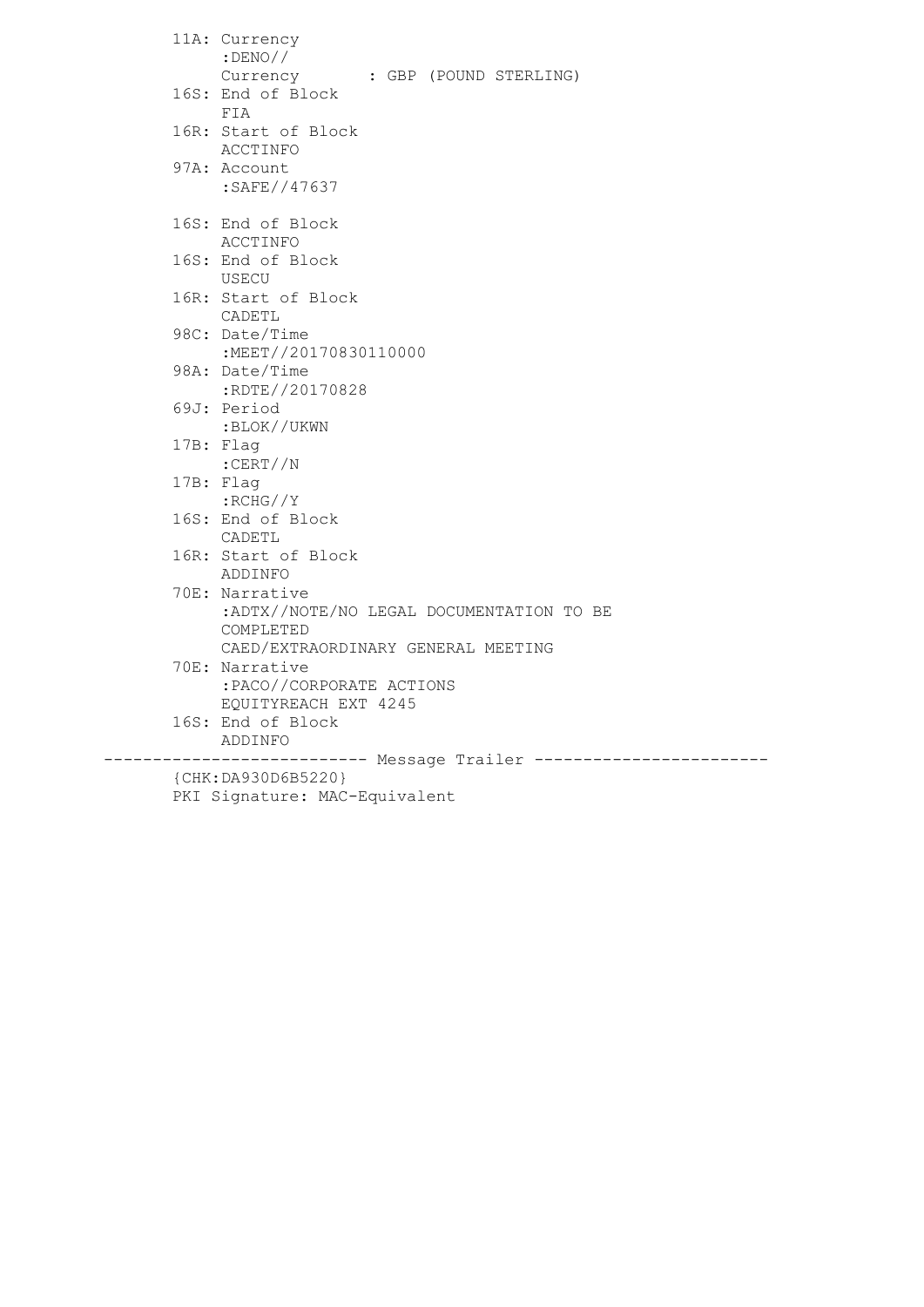```
18/08/17-10:51:08 RECEIVED
--------------------- Instance Type and Transmission --------------
        Original received from SWIFT
        Priority : Normal
        Message Output Reference : 1048 170818ICFIRUMMAXXX1840153250
       Correspondent Input Reference : 0948
170818MGTCBEBEKECL0376634142
--------------------------- Message Header -------------------------
       Swift Output : FIN 568 Corporate Action Narrative
       Sender : MGTCBEBEECL
                   EUROCLEAR BANK S.A / N.V
                  BRUSSELS BE
        Receiver : ICFIRUMMXXX
                   JSC JSCB 'INTERNATIONAL FINANCIAL CLUB'
                 MOSCOW RU
--------------------------- Message Text ---------------------------
        16R: Start of Block
             GENL
        28E: Page Nbr/Continuation Indicator
             1/ONLY
        20C: Reference
             :CORP//CA000009892744
        20C: Reference
             :SEME//DSH85UYEZ3A5S327
        23G: Function of the Message
            REPL
        22F: Indicator
             :CAEV//XMET
        98C: Date/Time
             :PREP//20170818074804
        16R: Start of Block
             LINK
        22F: Indicator
             :LINK//WITH
        13A: Number Identification
             :LINK//564
        20C: Reference
             :PREV//DSH85UYEZ3AKS327
        16S: End of Block
             LINK
        16S: End of Block
            GENL
        16R: Start of Block
             USECU
        97A: Account
             :SAFE//47637
        35B: ID of the Financial Instrument
             ISIN IM00B58FMW76
             //EXILLON ENERGY PLC
                GBP
        16S: End of Block
            USECU
        16R: Start of Block
             ADDINFO
        70F: Narrative
             :ADTX//
             --------------    EVENT DETAILS    ------------------
             THE AGENDA (IF NOT ALREADY INCLUDED IN THIS MESSAGE) WILL BE 
MADE
             AVAILABLE AS SOON AS IT IS RECEIVED.
 .
             1 TO APPROVE THE COMPANY'S INVESTMENT PROGRAMME RELATING TO 
TWO OF
             ITS SUBSIDIARIES, KAYUMNEFT JSC AND NEM OIL JSC, FOR 2017-
2021
             (THE INVESTMENT PROGAMME), PROVIDED THAT IF ANY PROSPECTIVE
```